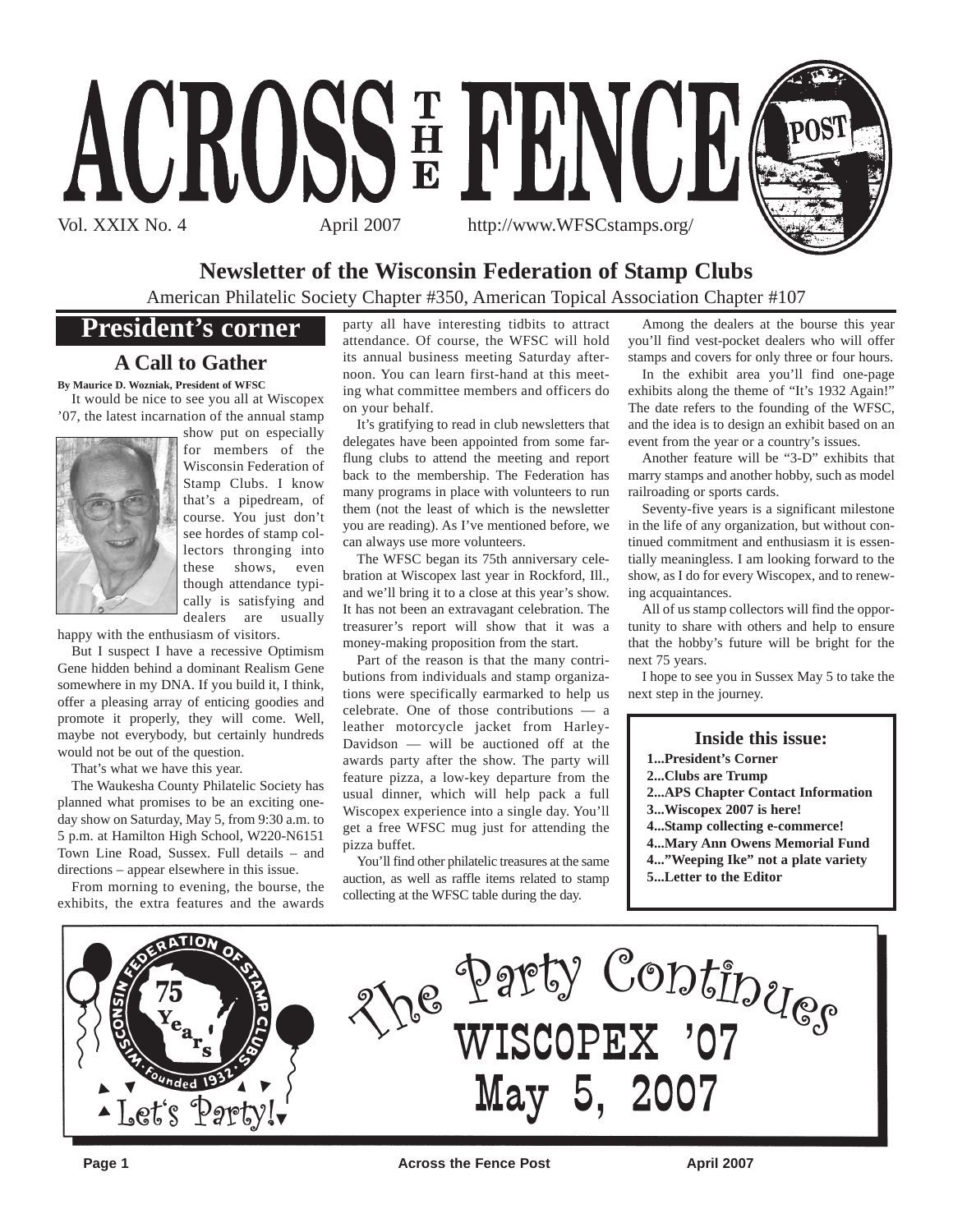### **Clubs are Trump**

**By Maurice D. Wozniak, President of WFSC**

Here's an easy idea for a program, courtesy of the **American Topical Association, Chapter No.5**: At the January meeting, members told stories about how they started collecting. To introduce the program, Bob Mather observed that the first month of the year derives its name from the Roman word "janua," meaning "door," which itself derived from the god Janus, who ancient Romans believed opened the doors of heaven at dawn to release daylight and closed them when dusk arrived. "What opened the 'door' of philately for you?" Mather asked.

#### **What others are doing**

The February *Rockford Stamp Notes*, newsletter of the **Rockford** (Ill.) **Stamp Club**, featured a color reproduction of the editor's favorite stamp – one of the  $32¢$  George Halas Football Coaches commemoratives – under a "Go Bears!" headline. We're sure it was just to draw attention to a new feature in which members can list their favorite stamp and tell why it's their favorite. How about the Vince Lombardi issue from the same set?

Another feature in the Rockford newsletter is a "Name That Stamp" challenge, in which clues are given to the identity of a number of United States stamps.

*The Open Album* newsletter of the **NML Stamp Club**, Milwaukee, reproduces newspaper cartoons and news tidbits every month. From it, we learn that the U.S. Postal Service's busiest day of the year is typically Dec. 18, and in 2005 the USPS processed 280 million cards and letters on that date.

A bit of sleuthing and interpreting has indicated that the **Green Bay Philatelic Society** should have celebrated its 75th anniversary in March 2006. But then, a little cake and ice cream is a good idea any time.

West Bend Mutual gave **Kettle Moraine Coin and Stamp Club**, West Bend, a \$250 donation.

The **Northwoods Philatelic Society**, Iron Mountain, Mich., has enough members who belong to the American Philatelic Society to qualify for free membership in the APS. So the club's free copy of the monthly *American Philatelist* goes to the Dickinson County Library.

From issues of the **Chicago Philatelic Society** *Bulletin*, we learn of significant events in lives of our fellow philatelists to the south. Bernard A. "Bud" Hennig, a frequent attendee at southern Wisconsin shows and a judge at

many Wisconsin exhibitions, celebrated his 90th birthday in January. Also, CPS member Cheryl Ganz was named acting chief curator for philately at the Smithsonian's National Postal Museum in Washington, D.C. Ganz was assistant curator for the exhibition, "Rarity Revealed: The Benjamin K. Miller Collection." (Miller was a Milwaukeean.)

### **Program ideas**

A member of the **Central Wisconsin Stamp Club**, Stevens Point and Wisconsin Rapids, brought in sample sheets from a UW-Stevens Point Paper Science project to reproduce paper used in Scott albums. Members thought the student-prepared paper was a good match.

### **\*\*\***

*Information for "Clubs Are Trump" is gathered from club newsletters. Please send newsletters to Maurice D. Wozniak, 1010 Berlin St., Waupaca WI 54981.*

### **APS chapter contact information**

#### **By Wayne L. Youngblood**

Although you may know me better as a Wisconsin collector, or as editor of this newsletter, I'm also secretary of the American Philatelic Society.

One of the pleasurable roles I hold as a director is being the chapter contact board member for a number of stamp clubs, including all those connected with the WFSC.

Were you aware that as an APS chapter your club can recieve a free subscription to the *American Philatelist* (if enough members are APS members)? Did you know you can receive sales circuits, slide programs, receive a stamp club idea CD, receive the Chapter Activities newsletter or benefit from a number of other services offered by APS?

If not, please let me help. During the month of May I will attempt to reach each chapter representative in all WFSC member clubs. Do you know who your APS representative is? He or she should have received a special *History Channel* dvd that can be used as a presentation for your club.

If you need to reach me for any reason, please don't hesitate. My address, telephone and email address appear at the bottom of the page.

### **Wisconsin Federation of Stamp Clubs officers** Across the Fence Post is the official publication of

PRESIDENT Maurice D. Wozniak 1010 Berlin St. Waupaca, WI 54981 715-258-2025

### berliners2@sbcglobal.net VICE PRESIDENT

Hank Schmidt P.O. Box 3153 Oshkosh, WI 54903 artcoy@vbe.com

### CENTRAL OFFICE/SECRETARY Vacant

### TREASURER

Paul T. Schroeder 1750 W. 5th Ave., Apt. F Oshkosh, WI 54902 920-426-2059

### VP YOUTH DIVISION

#### MaryAnn Bowman P.O. Box 1451 Waukesha, WI 53187

NE REGION VP

#### Al Marcus (maram@tds.net) Green Bay Phil. Soc. Northwoods Phil. Soc. (Iron Mountain) Outagamie Phil. Soc. Wisc. Postal Hist. Soc.

### EAST CENT. REGION VP Vern Witt

Fond du Lac Stamp Club Kettle Moraine Coin & Stamp Club Manitowoc Phil. Soc. Oshkosh Phil. Soc. Sheboygan Stamp Club

### SW REGION VP

Valerie Cook Badger Stamp Club Baraboo Stamp Club Janesville Stamp Club Monroe Stamp & Postcard Club Rockford Stamp Club

SOUTH CENTRAL REGION VP Art Gaffney stehlee@aol.com

### Waukesha County Phil. Soc.

#### SE REGION VP Art Schmitz piscine@execpc.com

Am. Top. Assn. (Chap. 5) Belle City Stamp Club Kenosha Stamp & Cover Club North Shore Phil. Soc. (Milw.) Northwestern Mutual Stamp Club Polish American Stamp Club Wauwatosa Phil. Soc.

#### Art Petri

American Air Mail Soc. (Billy Mitchell Chapter) Germany Phil. Soc.

(Chap. 18) Italian American Stamp Club Milwaukee Phil Soc.

#### CENTRAL REGION VP Gregg Greenwald

### bluebird@tznet.com

Central Wisc. Stamp Club Chippewa Valley Stamp Club Northwoods Stamp & Coin Club (Rhinelander)

Wisconsin Valley Phil. Soc.

**Page 2** Across the Fence Post April 2007

the Wisconsin Federation of Stamp Clubs, Inc., a 501c3 non-profit organization. WFSC also is a life member of the APS (since 1953). For more information about WFSC, please contact the Central Office.

AFTP is published monthly September through April, and every other month May through August (10 issues per year). News of Wisconsin collectors, club news and gratis original philatelic features are welcomed. The editor accepts submissions in any format, but prefers email if possible. Editor reserves the right to make editorial changes to submitted copy.

Material appearing in AFTP not carrying an individual copyright notice may be reproduced only by not-

for-profit organizations, provided the author(s) and AFTP receive credit or attribution. All materials carrying an individual copyright notice are the sole property of the author(s). Unless explicitly stated by an officer in conjunction with official WFSC business, opinions expressed by the editor or individual authors are not necessarily endorsed by the WFSC.

Submission deadlines for editorial and avertisingmaterials are for the 1st of the month preceding month of publication (i.e. Jan. 1 for Feb. issue).

All show calendar information, along with all other editorial matter and listings, should be sent to: Wayne L. Youngblood, Editor ATFP, P.O. Box 111, Scandinavia WI 54977-0111. (youngblood@tds.net) phone: 715-467-4416.

Advertising material and payment should be sent to Dave Carney, Advertising Manager, AFTP, P.O. Box 55, Kimberly, WI 54136-0055. (dcarneyl@new.rr.com) pnone: 920-687-9077. For a complete list of advertising rates and policies (display, classified and listings), request a copy from the advertising manager.

 $1032$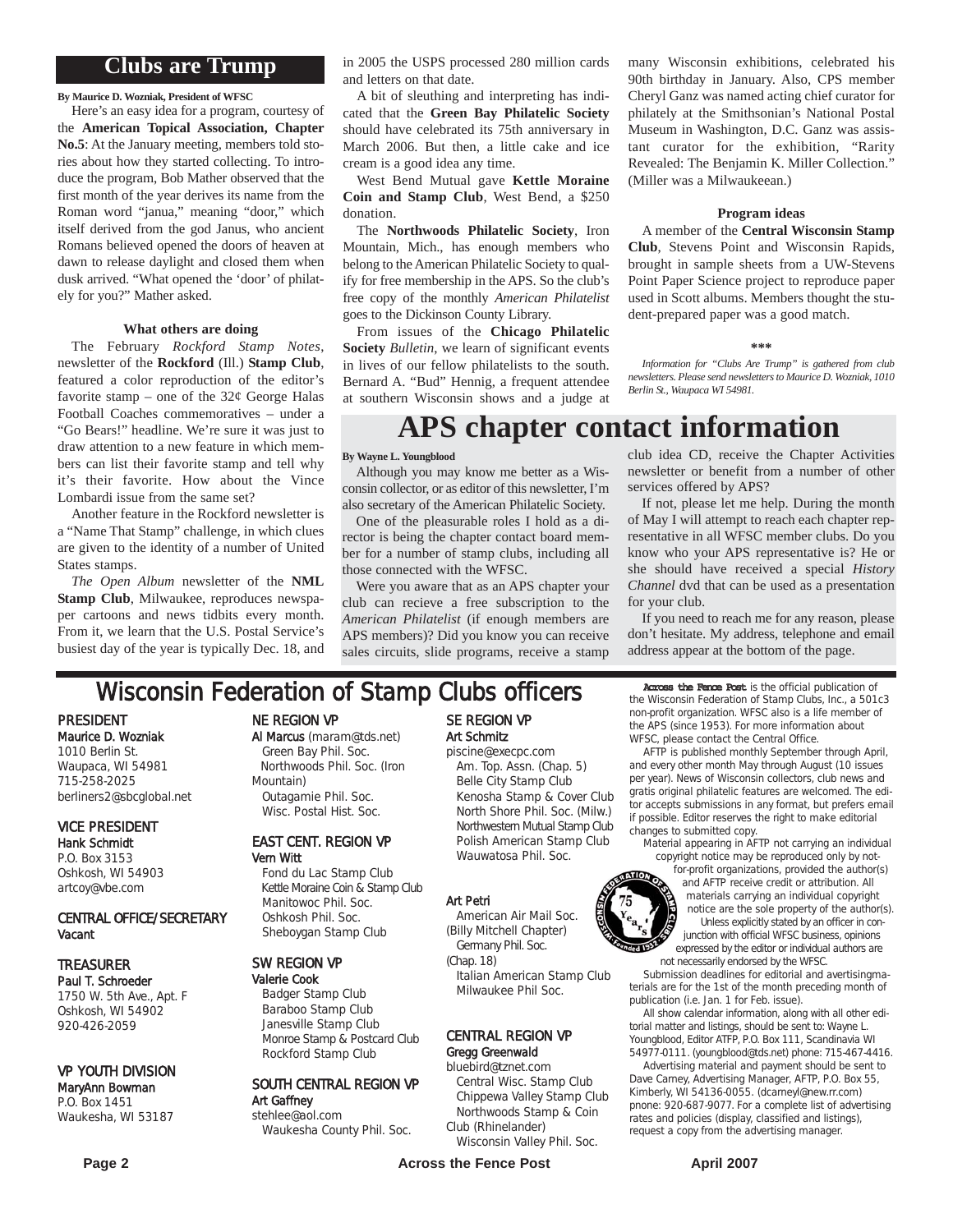### **One Day Only — Wiscopex 2007: The Party Continues**

### **By MaryAnn Bowman**

The Wisconsin Federation of Stamp Club's annual convention and exhibition, Wiscopex 2007, will be held Saturday, May 5, 2007, at Hamilton High School in Sussex, Waukesha County. (See map below for directions.) Show hours are from 9:30 a.m. to 5:00 p.m. You won't want to miss this event as the 75th anniversary celebration continues.

New exhibiting categories will offer the opportunity to see select items from individual collections that might not otherwise make it into a traditional exhibit. Clubs will have received packets of information containing exhibiting forms and other show information. In addition to the traditional exhibits, Federation members were offered the opportunity to prepare a one-page exhibit to fit the "It's 1932, Again" theme. Clubs may choose to do this as a project and submit all individual entries at one time.

Visit the 3-D displays created by adults and youth. Adult exhibits offer a combination of philatelic and nonphilatelic material to highlight a hobby or other collecting interest, such as rocks and minerals, butterflies, railroading or other hobbies. Adults will be on hand to share their knowledge. Youth exhibits take a more creative approach, with the construction of an object enhanced with postage stamps.

Mary Ann Owen's Badger exhibit will be in the Court of Honor. Mary Ann was the founding member of the Waukesha County Philatelic Society, and active in the Wisconsin Federation of Stamp Clubs. *[Editor's Note:*



#### DIRECTIONS TO HAMILTON HIGH SCHOOL, SUSSEX, WISCONSIN

FROM THE NORTH: U.S. Highway 41 south to Highway 74 west. In Sussex Highway 74 turns west (Right) at Lieds Nursery. Do not turn west but go straight ahead onto Town Line Road to High School on Right.

FROM THE SOUTH or EAST: Interstate I-94 west from Milwaukee to Highway F exit. Turn north (Right) onto Highway F. F ends at Capitol Drive and becomes Highway 74. Continue straight ahead onto Highway 74. Turn east (Right) at Silver Spring Drive in Sussex. Turn north (Left) onto Town Line Road to High School on Left.

FROM WEST: Interstate I-94 east from Madison to Highway F exit. Turn north (Left) onto Highway F. Then follow same instructions as from South or East (Above).

*Please see related article on Page 4]*

Don't miss the donation auction with proceeds to benefit the Federation. Last year, the Harley-Davidson company donated a leather jacket, which will be auctioned off at the show. Other items to be auctioned include a luxurious stampthemed afghan, and special philatelic items from the estate of Mary Ann Owens and items from other donors. The auction will begin at 11 a.m., with Ellis Bromberg serving as the auctioneer. Raffles held throughout the day will also offer visitors new material to add to their collections and benefit Federation projects.

The Federation's anare requested to send

delegates. A judge's critique will be held at 3 p.m. The Wisconsin Postal History Society will have its annual meeting earlier in the day, starting at 9 a.m. (before the show officially opens).

As of Feb. 28th, dealers participating in the show include RHO Postal History and Stamps, Lake Edge Stamp Service, North Bay Stamps, David Alex, University Avenue Stamps, Yankee Stamps and Charles Shoemaker. Vest pocket dealers were also given the opportunity to participate at reduced table costs. John Romppainen and Bill Birch are two who have agreed to participate.

Lunch will be available on site.

Wiscopex 2007 will conclude with the award ceremony at 5 p.m.' followed by an all-you-can eat pizza party. Soft drinks will be served in a special souvenir mug and is included in the \$7.50 price.

Perhaps you have noticed that the number "75" and variations of that number have played a large role in the celebration. It is no coincidence! Great thought was given to make this an affordable and fun event for *all* federation members. Frame fees were \$7.50 regardless of how many



nual meeting will be-**during Wiscopex 2007, in Sussex, Wis., on May 5.** gin at 1 p.m. All clubs **Jacket model is not included! This special Harley-Davidson jacket was donated to the WFSC by the Harley-Davidson corporation to benefit the organization's projects. It will be auctioned off**

> frames. The pizza party's cost is \$7.50. The one-page exhibit is  $75¢$ (plus  $25¢$  celebration fee).

> As you can see, there is a lot packed into this one-day event. Many new innovations have been added to help rejuvenate our hobby and create new excitement about stamp collecting. Can you give one day of your time to support our hobby by attending the show and/or providing an exhibit?

> For further details, contact MaryAnn Bowman, P.O. Box 1451, Waukesha, WI 53187, or visit the Federation website. The url address is: *http://www.WFSCstamps.org*.

> Entry forms for exhibiting and reservation forms for the dinner are available for download as PDFs on the Wiscopex page of the Website.

> We look forward to seeing you at the show and celebrating with you!

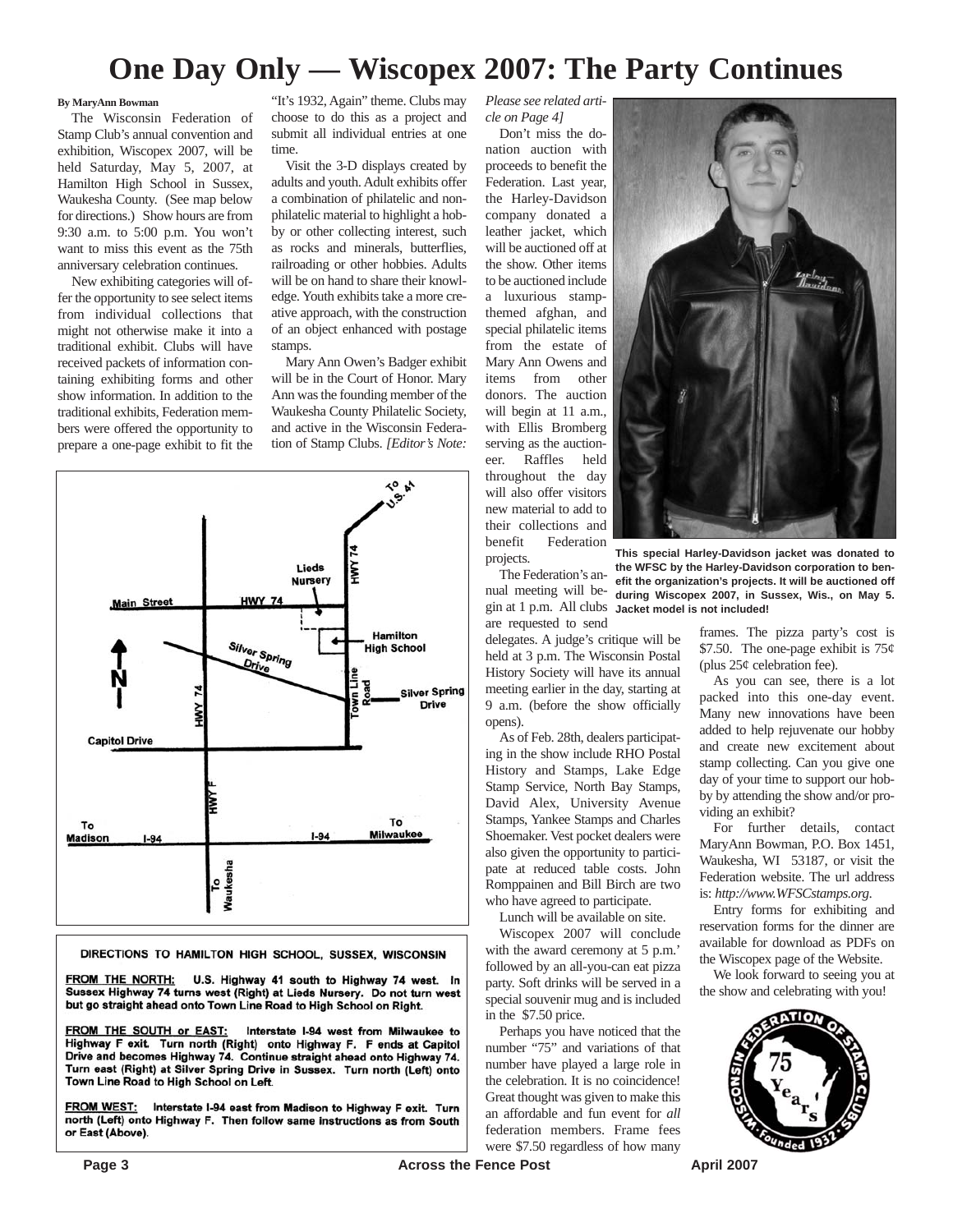## **Stamp collecting's e-commerce opportunities**

### **by Steve Kluskens**

Did you know your club can conduct e-commerce on the WFSC Website?

Like most trendy words, "e-commerce" used to raise my ire. It's a short-cut to describe buying and selling over the Internet. I remember 10 years ago my brother going on about something called eBay. He jumped on the e-commerce bandwagon pretty early, but at the time I figured he'd grow out of it.

E-commerce is here to stay – and grow. To my surprise, it's pretty big among philatelists. For me, though, the hobby is an escape from the World Wide Web and computers. I get to hold things, stamps whose elegance the Web can't replicate. Nevertheless, every week in my email I get a newsletter from a stamp dealer in the Philippines, and my fellow club members talk more and more about prices on eBay. I suppose, too, that if I'm ever going to find blank pages for that Whitman album, it'll be with a Web search.

The Web has a lot to offer stamp collectors. You can search with a precision that matches the remarkable degree to which we specialize. If you're interested in Wisconsin commemorative covers, just type that in and you're on your way. I f you do that, www.wisconsinstamps.com, another moniker for the WFSC website, will come up in that search.

The WFSC has its own page displaying its commemorative covers for sale. Right up at the top I have links to the pages of stamp clubs who are selling their commemorative covers. This way, anyone interested in covers will find – in short order – all that Wisconsin clubs have to offer.

The covers look good on the computer, too. I just scan them in on my old scanner, and post the image on your club's page, with as much information as you give me, and send the covers back to you. Now anyone whose specialty happens to include your cover will know about it with a simple web search. They can drop a check with a stamped, addressed envelope in the mail, and – congratulations – you're on the e-commerce bandwagon!

Of course, if you want take it even further, a Paypal account costs nothing up front and allows you to take payments securely over the Web. I can guide you through setting up an account and put all the right buttons for you on your club's page.

So, if your club has some covers to sell, send them my way. It's a service to your club and a benefit for WFSC members.

I don't think philatelists will be outgrowing e-commerce any time soon.

Steve can be reached at his email address: *steve@mediaprodevelopment.com*.

# **Mary Ann Owens Memorial Fund Established**

### **by MaryAnn Bowman**

Mary Ann Owens, a former Wisconsinite, founder of the Waukesha County Philatelic Society and active in the Wisconsin Federation of Stamp Clubs, was recently inducted into the American Philatelic Society's Hall of Fame. The APS Hall of Fame honors deceased philatelists who have made outstanding contributions to philately.

The Waukesha County Philatelic Society is challenging Wisconsin collectors and stamp clubs to donate a combined total of \$750 to a memorial fund. A separate area in the American Philatelic Research Library (APRL) will be

designated as the Mary Ann Owens Thematic Reference Collection. The area of the APRL stacks devoted to thematic material with a name plaque dedicated to Mary Ann and listing a few of her major accomplishments will include all thematic material now at APRL and any future thematic publications. The total cost of that project is expected to be \$10,000 – with half of that money already raised!

Mary Ann was held in high esteem in this state, and many Wisconsin collectors had a deep affection for her and the countless hours of support she gave to the hobby through helping collectors, mentoring exhibitors and presenting

programs. This doesn't include all the work she did on the national and interntional level to better the hobby.

The Waukesha County Philatelic Society held a donation auction and proceeds will be going to the memorial fund. Other clubs as well as individuals who were "touched" by the generosity of Mary Ann's time and efforts are being asked to consider a donation for this worthy cause.

Please make checks payable to the APRL. They may be brought to Wiscopex or sent to MaryAnn Bowman, Box 1451, Waukesha, WI 53187. Can Wisconsin raise \$750 by the end of June?

### **"Weeping Eisenhower" is not Plate Variety**

#### **By Wayne L. Youngblood**

The item shown here, dubbed "Weeping Ike," is one of my favorite examples of a plate variety that isn't. Similar varieties are found on several coil issues, including the 8¢ Eisenhower definitive and the  $1¢$  Jefferson of the Prominent Americans series.



**Weeping Eisenhower**

As striking as it is, it's neither a plate nor printing flaw, and it wasn't created as any part of the printing or processing phases of stamp production. It was caused by the tension chocks of a post office vending machine.

Pressure pads in these machines grip and hold stamps as they are dispensed. They stabilize the stamps and keep customers from pulling additional stamps out. Over time these pads can pick up ink from stamps and eventually deposit it on stamps being vended. While the variety is interesting and highly collectible, it has no particular value.

# DANEPEX '07 Saturday, April 21  $9$  a.m.  $\cdot$  5 p.m.

**Madison Turners Hall** 3001 So. Stoughton Rd. (Hwy. 51 service road off Pflaum Rd.) Southeast Side - Madison, WI

- · Philatelic Exhibits (club members only)
- · 15 Dealers
- · U.S. Postal Service Station
- · Door Prizes
- **· Free Stamps for Kids** · Free Admission/Parking
- · Handicap Accessible

Sponsored by Badger Stamp Club For more information call 608-437-5124; e-mail pare16@mhtc.net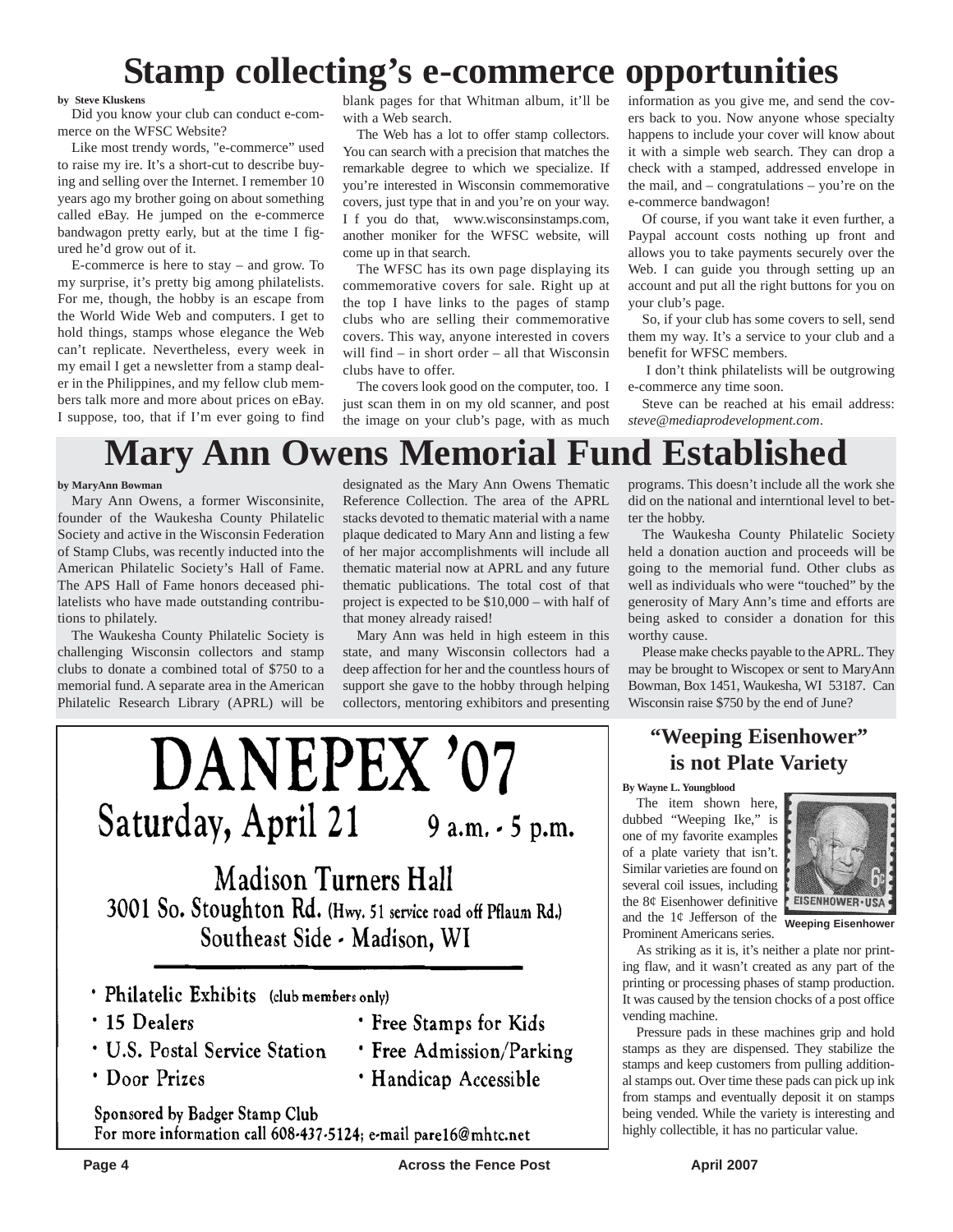

Show Calendar and Registry List your show, bourse, auction or other event here! Calendar listings are free for one WFSC member-club event per year. Classified advertising rates apply for all non-members and other events appearing in this section.

# **2007 WFSC show schedule\***

\*Some dates and details may be subject to change, and there will likely be additional listings.



R.H.O. Postal History

and Stamps Roger H. Oswald 2514 Sheridan Place Manitowoc WI 54220 **(920) 682-6793 rhoposthistory@comcast.net 12.07**

鹏

WISCOPEX '07 Annual exhibition and convention of Wisconsin Federation of Stamp Clubs Hamilton High School W22o N6151 Town Line Road Sussex,WI Contact: MaryAnn Bowman P.O. Box 1451 Waukesha, WI 53187

### **May 12, 2007**

Sheboygan Stamp and Coin Show Sheboygan Stamp Club Municipal Building, 375 Buffalo St., Sheboygan Falls, WI Contact: Barbara Stohl Box 907, Sheboygan, WI 53082 (920-458-4883)



# Wm. B. Robinson

**Box 12492** Green Bay, WI 54307



VOICE MAIL: 920-499-6886 Wbrob@hotmail.com

I BUY: ANY U.S. AND FOREIGN COLLECTIONS, **ACCUMULATIONS AND ESTATES. LARGE OR SMALL** TELL ME WHAT YOU HAVE



& WFSC members Use stamps Whener possible!

26th Annual Show and Bourse Northwoods Stamp and Coin Club James Williams Middle School Contact: Larry Marten 3295 Hancock Lake Rd. Harshaw, WI 54529 (715-282-5636) lfmarten@yahoo.com or Bill Julian (715-277-2692)

### **June 23-24, 2007**

ATA Chapter 5 and North Shore St. Aloysius Gonzaga Hall 1435 So. 92nd St. Contact: Robert Henak, NSPS Box 170832 Milwaukee, WI (414-351-1519) henak@execpc.com, www.MilwaukeePhilatelic.org

### **Letter to the Editor**

To the Wisconsin Federation of Stamp Clubs:

I am spearheading a campaign to see a United States commemorative stamp issued for my Grandfather, Robert Cal Hubbard. He was born in Keytesville, Mo., and is the only man in both the Pro Football and Pro Baseball Halls of Fame, along with the Missouri, Pennsylvania and Louisiana Sports Halls of Fame, and the Green Bay Packers Hall of Fame. I feel that no one in sports history deserves this honor more.

I am looking for ways to reach people who would like to support this campaign and write letters of support to the U.S. Postal Service's Citizen's Stamp Advisory Committee in Virginia. The more letters that can be written the better. If you have a place where I could post a request for people to write letters, or if you could provide any suggestions let me know. This would be great recognition



**Cal Hubbard**

for a sports legend. Any help would be appreciated. Thanks in advance.

> *Ingrid Durbin 101 Grant Drive Warrensburg, MO 64093*

Citizens'Stamp Advisory Committee c/o Stamp Development U.S. Postal Service 1735 North Lynn St., Suite 5013 Arlington, VA 22209-6432.

**Page 5** Across the Fence Post April 2007

04.07

<u>alalalalalalala</u>